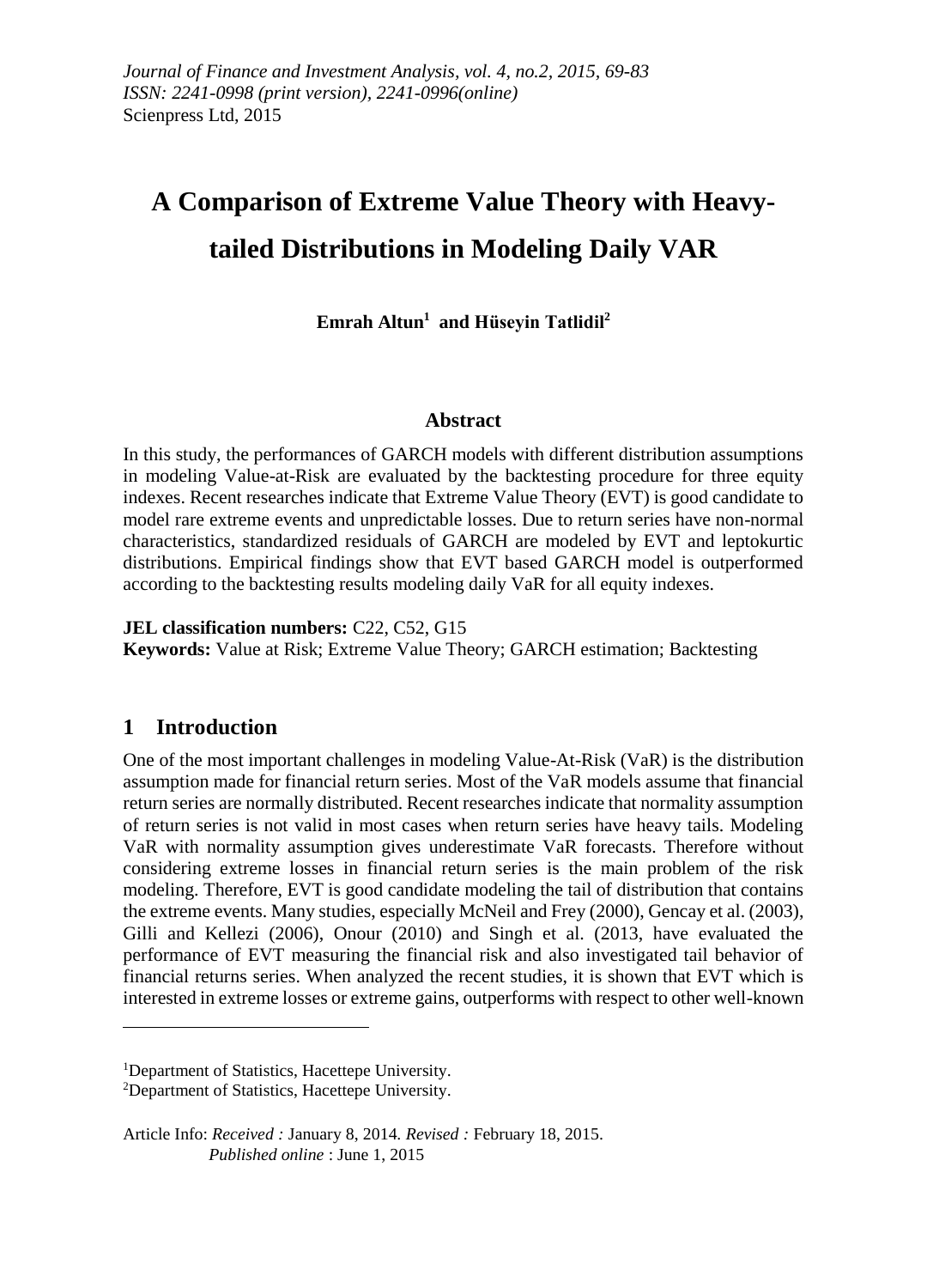models. McNeil and Frey (2000) proposed a GARCH-EVT model which contains two-step estimation procedure. The main aim of proposed model is to forecast the daily-VaR considering the extreme events in the tail of the distribution. Soltane et al. (2012) compared the GARCH-EVT model with GARCH-normal and other well-known models. Chan and Gray (2006) evaluated the performance of EVT approach to forecast daily VaR in electricity market. Karmakar (2013) also estimated the tail-related risk measure using McNeil and Frey's (2000) GARCH- EVT model in Indian stock market.

Due to returns exhibit skewness and excess kurtosis, normality assumption made for return series causes the underestimation or overestimation of the true VaR. Venkataraman (1997), Zangari (1996) used the mixture of normal distributions which is heavy-tailed and able to capture the extreme events. Lee et al. (2008) used the GARCH model under skewed generalized error distribution (GARCH-SGED) to forecast daily VaR and compared the forecast performance of GARCH-SGED with GARCH-normal. Skewed generalized error distribution is able to capture both skewness and kurtosis in financial returns series. Angelidis et al. (2004) used the GARCH model under student-t and generalized error distribution (GED) to forecast daily VaR considering the leptokurtic structure of the returns series. Ergen (2010) compared the forecast performance of GARC-EVT model with heavytailed GARCH models. According to these studies, leptokurtic distributions are able to produce better daily VaR forecasts.

In this paper, VaR forecast performance of GARCH-EVT model is compared with the GARCH-normal, GARCH-student-t, GARCH-GED and GARCH-SGED models for ISE-100, Nikkei-225 and S&P-500 stock exchange indexes. This study has two major aims. First one is to show that how distribution assumption made for residuals in GARCH models affects the daily-VaR forecasts and secondly daily-VaR forecasts of ISE-100, Nikkei-225 and S&P-500 stock exchange indexes are compared with various models by backtesting procedure.

The rest of the paper organized as follows: Section II presents the VaR and EVT comprehensively. Section III presents backtesting and GARCH models based on different distribution assumptions. Section IV presents data, descriptive statistics, empirical evidence, and final section presents the conclusion of study.

# **2 Financial Risk Measurement Based On EVT**

VaR can be simply defined as follows:

$$
VaR_{\alpha} = F^{-1}(1-\alpha)
$$

where  $F$  is the distribution function of financial losses,  $F^{-1}$  denotes the inverse of  $F$ and  $\alpha$  is the quantile at which VaR is calculated. EVT is strong method to capture extreme tails of distribution and also tail behavior of loss distribution. Modeling the extreme events, peaks over threshold methodology is used in recent applications. Peaks over Threshold (POT) method focuses on the distribution of exceedances over a threshold.  $F_u$ 

which is the conditional excess distribution can be defined as follows:

$$
F_u(y) = P(x - u \le y / x > u), \quad 0 \le y \le x_F - u
$$
 (1)

where X is a random variable, denotes the financial losses, u is a threshold,  $y = x - u$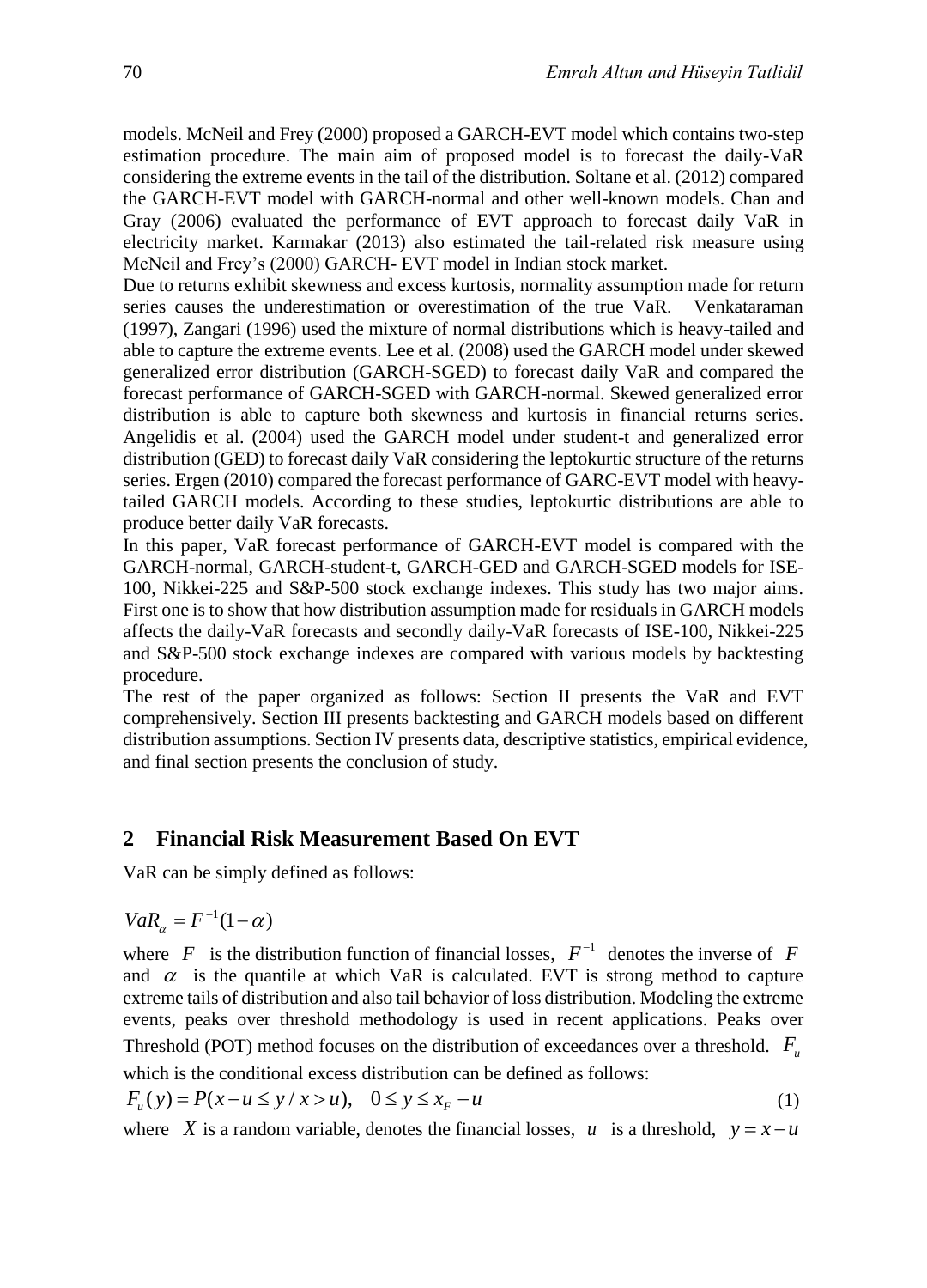are the excesses, called as extreme losses,  $x_F \leq \infty$  is the right endpoint of F which is the distribution function of X. POT deal with the estimation of distribution function  $F_{\mu}$ which can be written in terms of F,

$$
F_u(y) = \frac{\Pr\{x - u \le y, x > u\}}{\Pr(x > u)} = \frac{F(y + u) - F(u)}{1 - F(u)}
$$
  
= 
$$
\frac{F(x) - F(u)}{1 - F(u)}
$$
 (2)

A theorem by Balkema and de Haan (1974) and Pickands (1975) indicates that, for sufficiently high threshold, the excess distribution function  $F_{\mu}$ , can be approximated by Generalized Pareto Distribution (GPD):

$$
F_u(y) \approx G_{\xi,\sigma}(y), \quad u \to \infty
$$
  
\n
$$
G_{\xi,\sigma}(y) = \begin{cases} 1 - (1 + \xi \frac{x - \mu}{\sigma})^{-1/\xi} & , \xi \neq 0 \\ 1 - e^{-y/\sigma} & , \xi = 0 \end{cases}
$$
\n(3)

 $\xi$  is shape parameter,  $\mu$  is the location parameter and  $\sigma$  is the scale parameter for GPD. When  $\xi > 0$ , it takes the form of the ordinary Pareto distribution which is the most suitable for financial return series. When  $\xi = 0$ , the GPD takes the shape of exponential distribution and it is known as a Pareto II type distribution for  $\xi < 0$  (Gencay and Selcuk, 2004).

$$
F_u(y) = \frac{F(y+u) - F(u)}{1 - F(u)} = \frac{F(x) - F(u)}{1 - F(u)}
$$
\n(4)

*F x*( ) can be isolated from (4),

$$
F(x) = (1 - F(u))F_u(y) + F(u)
$$
\n(5)

 $F_u(y)$  and  $F(u)$  are replaced respectively by GPD and  $(n - N_u)/n$ , *n* is the total number of observations and  $N_{\nu}$  is the number of observations above the threshold.  $\hat{F}(x)$  can be obtained as follows:

$$
\hat{F}(x) = \frac{N_u}{n} (1 - (1 + \frac{\hat{\xi}}{\hat{\sigma}}(x - u))^{-1/\hat{\xi}} + (1 - \frac{N_u}{n})
$$
  
=  $1 - \frac{N_u}{n} (1 + \frac{\hat{\xi}}{\hat{\sigma}}(x - u))^{-1/\hat{\xi}}$  (6)

We can obtain the  $VaR_p$  inverting (6) for a given probability,

$$
VaR_{p} = u + \frac{\hat{\sigma}}{\hat{\xi}} [(\frac{n}{N_{u}} p)^{-\hat{\xi}} - 1]
$$
\n(7)

Determination of threshold is critical importance for the GPD modeling. The most used method is Mean Excess (ME) Plot for determination of threshold. ME Plot can be defined as follows: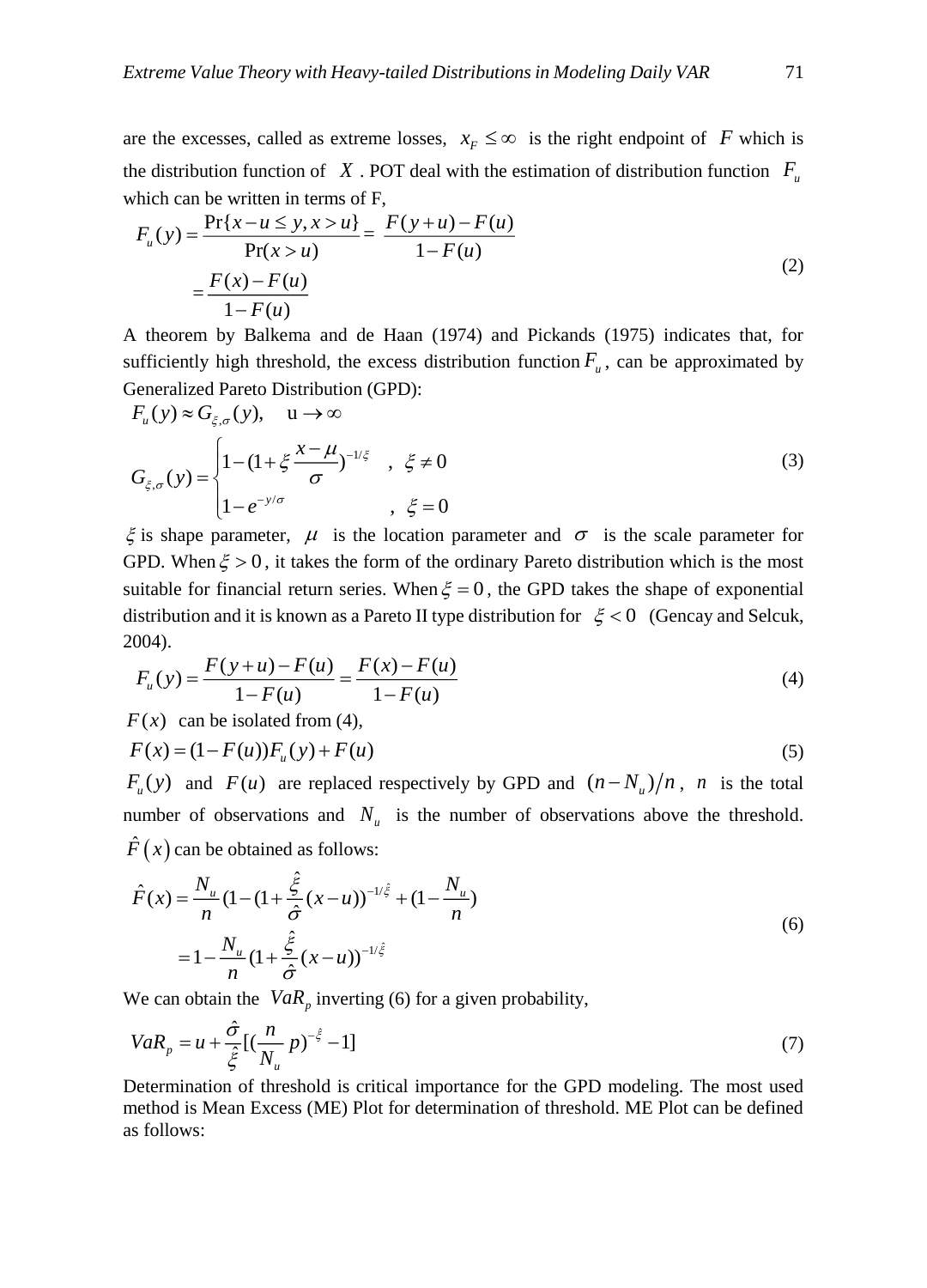$$
(u, e_n(u)), \quad \mathbf{x}_1^n < u < \mathbf{x}_n^n \tag{8}
$$

where,  $e_n(u)$  is the sample mean excess function,

$$
e_n(u) = \frac{\sum_{i=k}^{n} (x_i^n - u)}{n - k + 1}, \quad k = \min\{i \ / \ x_i^n > u\}
$$
 (9)

and  $n-k+1$  is the number of observations exceeding the threshold u (Gilli and Kellezi, 2006).



Figure 1: Mean Excess Plot

Figure 1: shows linearity in a region where above the threshold  $u$ , the data can be modeling with GPD. Sing et al. (2013) interpreted the linearity as follows:

- Upward linear trend indicates a positive shape parameter  $(\xi)$  for the GPD
- Horizontal linear trend indicates a GPD with  $\xi \approx 0$
- Linear downward trend can be interpreted as GPD with negative  $\xi$

## **3 Garch Models In VaR Estimation**

#### **Garch-normal model**

Let  $R_t = \ln(S_t/S_{t-1}) \times 100$  denotes the daily returns of the assets on time t and  $S_t$ represents the closed prices of the assets. Engle (1982) introduced the ARCH(q) model and expressed the conditional variance as a linear function of the past *q* squared residuals. Bollerslev (1986) proposed a generalization of the ARCH model, GARCH(1,1) model with *normal* error distribution can be written as follows:

$$
R_t = \mu + e_t
$$
  
\n
$$
e_t = \varepsilon_t \sigma_t, e_t \text{ i.i.d.} N(0, l)
$$
  
\n
$$
\sigma_t^2 = \omega + \alpha e_{t-1}^2 + \beta \sigma_{t-1}^2
$$
\n(10)

where respectively,  $\mu$  and  $\sigma_t^2$  are the conditional mean and variance. To ensure the stationarity condition and positive variance below equations must be hold.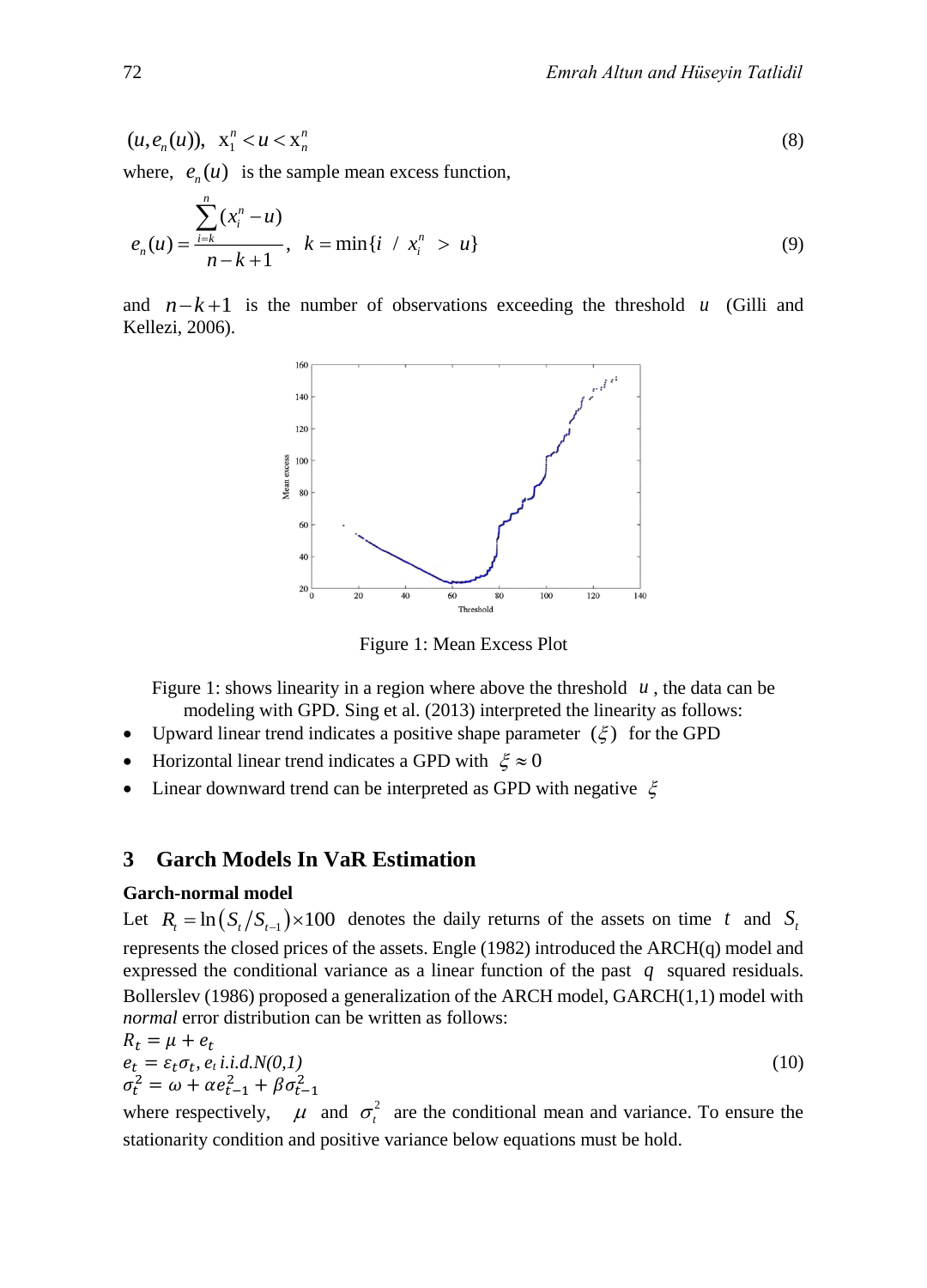$\alpha + \beta < 1, \alpha > 0, \beta > 0$  and  $\omega > 0$ 

Log-likelihood function of GARCH-normal model under normality assumption can be written as:

$$
L(\psi) = -0.5 \left( T \ln 2\pi + \sum_{t=1}^{T} \ln \sigma_t^2 + \sum_{t=1}^{T} \varepsilon_t^2 \right)
$$
 (11)

where  $\psi = (\mu, \omega, \alpha, \beta)$  is the parameter vector. According to GARCH-N model, oneday-ahead VaR forecast can be calculated as:

$$
VaR_{t+1} = \mu + F_{\alpha}(\varepsilon_t).\hat{\sigma}_t
$$
\n(12)

where  $F_{\alpha}(\varepsilon_t)$  is the left quantile of standard normal distribution at  $\alpha$  level. Generally,  $\mu$  is equal to 0 for daily returns of assets.

#### **Garch-student-t model**

Engle (1982) assumed the distribution of  $\varepsilon$ <sub>t</sub> as normal. Bollerslev (1986, 1987) proposed the standardized student-t distribution with  $v > 2$  degree of freedom. Student's-t is symmetric distribution and for  $\nu > 4$ , conditional kurtosis greater than 3, which exceeds the normal value. Under this specification, log-likelihood function, for a sample of T observations, can be written as follows:

$$
L(\psi) = T \left[ \ln \Gamma \left( \frac{\nu + 1}{2} \right) - \ln \Gamma \left( \frac{\nu}{2} \right) - \frac{1}{2} \ln \left[ \pi (\nu - 2) \right] \right]
$$
  

$$
- \frac{1}{2} \sum_{t=1}^{T} \left[ \ln \sigma_t^2 + (1 + \nu) \ln \left( 1 + \frac{\varepsilon_t^2}{\nu - 2} \right) \right]
$$
 (13)

where  $\Gamma(v)$  is the gamma function and v is the thickness parameter of the distribution tails. The one-day-ahead VaR forecast based on SGED distribution can be calculated as follows:

$$
VaR_{t+1} = \mu + F_{\alpha}(\varepsilon_t).\hat{\sigma}_t
$$

where  $F_{\alpha}(\varepsilon_t)$  is the left quantile of the student-t distribution at  $\alpha$  level.

#### **Garch-GED model**

In order to model the excess kurtosis observed asset prices, assumption on  $\varepsilon$ <sub>t</sub> can be relaxed. Nelson (1991) proposed the generalized error distribution GED instead of assuming  $\varepsilon$ <sub>t</sub> is normally distributed. Under this specification, log-likelihood function for GED distributed  $\varepsilon_i$ :

$$
L(\psi) = \sum_{t=1}^{T} \left[ \ln\left(\frac{\psi}{2}\right) - \frac{1}{2} \left| \frac{\varepsilon_t}{\lambda} \right|^{\nu} - (1 + \nu^{-1}) \ln(2) - \ln \Gamma\left(\frac{1}{2}\right) - \frac{1}{2} \ln\left(\sigma_t^2\right) \right]
$$
(14)

where  $\upsilon$  is the tail-thickness parameter and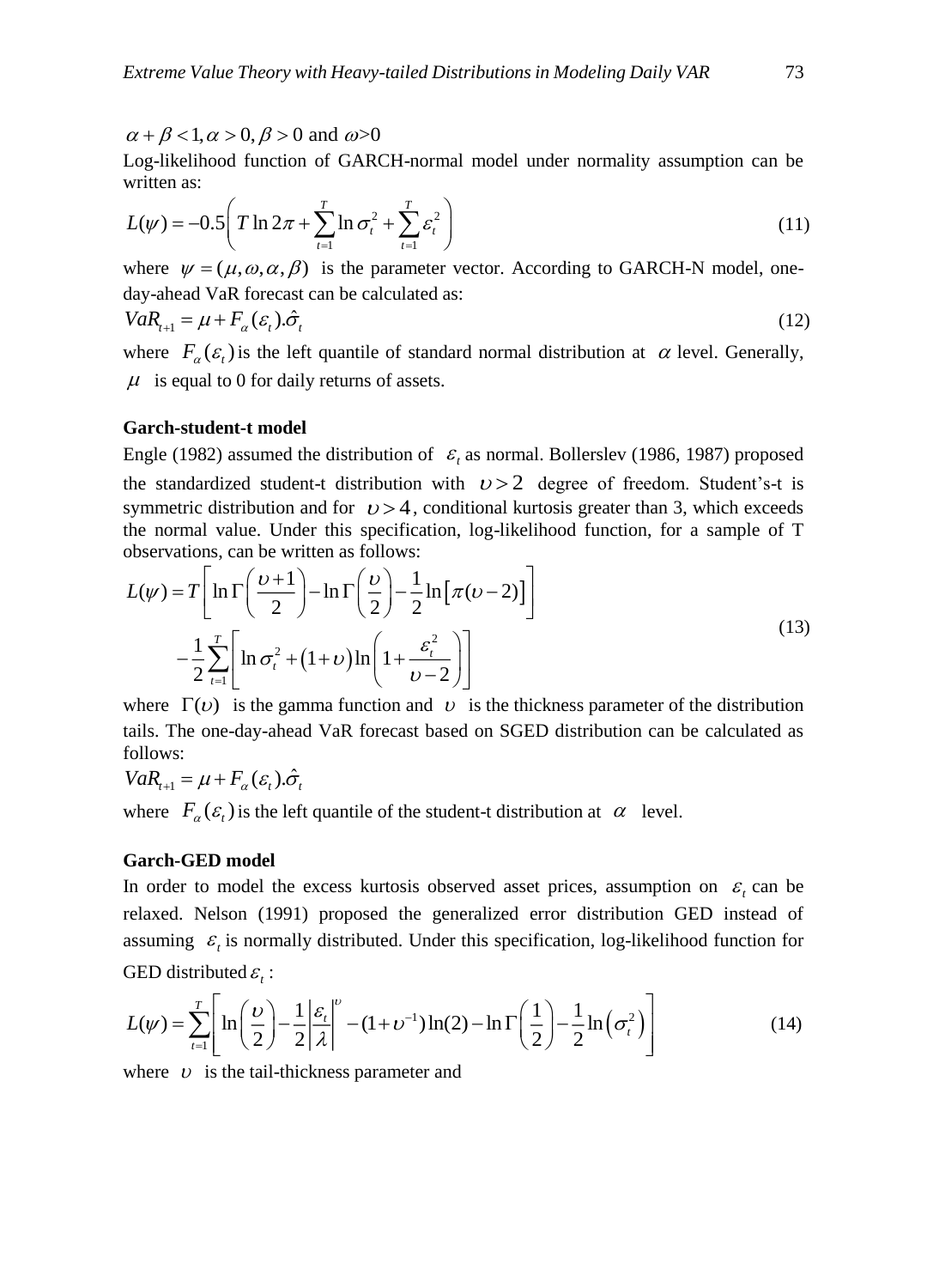$$
\lambda = \left(\frac{\Gamma\left(\frac{1}{\nu}\right)}{2^{\frac{2}{\nu}}\Gamma\left(\frac{3}{\nu}\right)}\right)^{\frac{1}{2}}
$$
(15)

where  $\Gamma(.)$  is the gamma function. The Gaussian distribution is a special case of GED distribution when  $v=2$ . If  $v<2$ , GED has fatter tails than Gaussian distribution.

distribution when 
$$
\nu = 2
$$
. If  $\nu < 2$ , GED has fatter tails than Gaussian distribution.  
\nAccording to Nelson (1991) specification, log-likelihood function can be written as follows:  
\n
$$
L(\psi) = \sum_{t=1}^{T} \left[ \ln \left( \frac{\nu}{\lambda} \right) - \frac{1}{2} \left| \frac{\varepsilon_t}{\lambda} \right|^{\nu} - \left( 1 + \nu^{-1} \right) \ln(2) - \ln \Gamma \left( \frac{1}{\nu} \right) - \frac{1}{2} \ln(\sigma_t^2) \right]
$$
\n(16)

According to GARCH(1,1) model,  $\sigma_t^2 = \omega + \alpha e_{t-1}^2 + \beta \sigma_{t-1}^2$  in the above equation. Parameters of the GARCH(1,1) model can be obtained by the numerical maximization procedure. The one-day-ahead VaR forecast based on SGED distribution can be calculated as follows:

$$
VaR_{t+1} = \mu + F_{\alpha}(\varepsilon_t, \nu).\hat{\sigma}_t
$$

Where  $F_{\alpha}(\varepsilon_t, v)$  is the left quantile of GED distribution at  $\alpha$  level.

#### **Garch-SGED model**

Lee et al. (2008) used the SGED distribution which provides a flexible distribution for modeling the empirical distribution of financial data. Probability density function of standardized SGED distribution can be written as follows:

$$
f(\varepsilon_t) = C \exp\left(-\frac{|\varepsilon_t + \delta|^{\kappa}}{\left[1 + sign(\varepsilon_t + \delta)\lambda\right]^{\kappa} \theta^{\kappa}}\right)
$$
(17)

where

$$
C = \frac{k}{2\theta} \Gamma\left(\frac{1}{\kappa}\right)^{-1}, \theta = \Gamma\left(\frac{1}{\kappa}\right)^{0.5} \Gamma\left(\frac{3}{\kappa}\right)^{0.5} S(\lambda)^{-1}
$$
  

$$
S(\lambda) = \sqrt{1 + 3\lambda^2 - 4A^2\lambda^2}, \delta = \frac{2\lambda A}{S(\lambda)}
$$
  

$$
A = \Gamma\left(\frac{2}{\kappa}\right) \Gamma\left(\frac{1}{\kappa}\right)^{-0.5} \Gamma\left(\frac{3}{\kappa}\right)^{-0.5}
$$
 (18)

where  $\kappa$  is the shape parameter with constraint  $\kappa > 0$ ,  $\lambda$  is skewness parameter with  $-1 < \lambda < 1$ . SGED distribution turns out to be the standart normal distribution when  $\kappa = 2$  and  $\lambda = 0$ . Log-likelihood function of GARCH-SGED model can be written as follows:

$$
L(\psi) = -\frac{\left|R_t - \mu / \sigma_t + \delta\right|^{\kappa}}{\left[1 + sign\left(R_t - \mu / \sigma_t + \delta\right)\lambda\right]^{\kappa} \theta^{\kappa}}
$$
\n(19)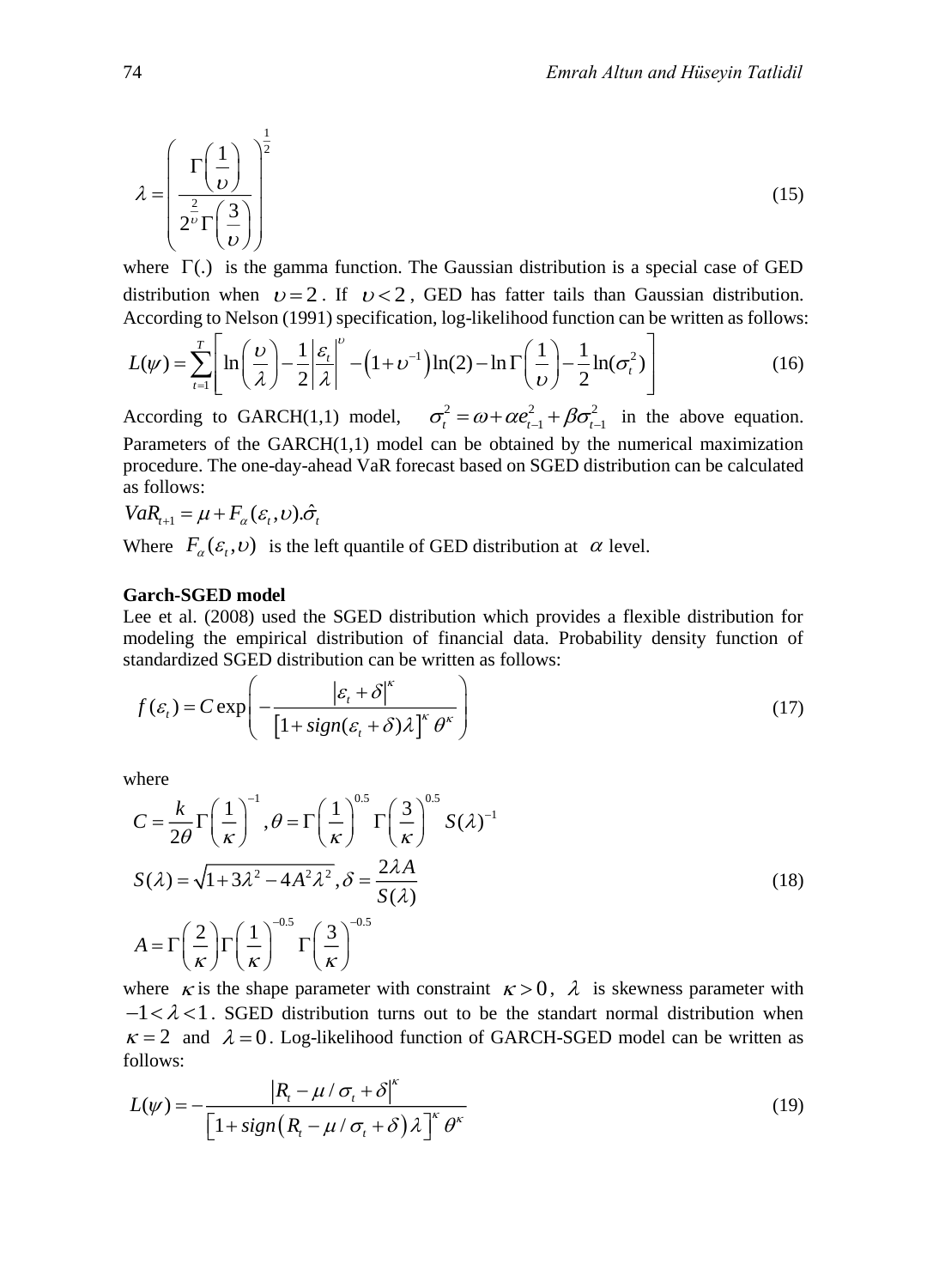where  $\psi$  is the parameter vector. The one-day-ahead VaR forecast based on SGED distribution can be calculated as follows:

 $VaR_{t+1} = \mu + F_{\alpha}(\varepsilon_{t}, \kappa, \lambda).\hat{\sigma}_{t}$ 

where  $F_{\alpha}(\varepsilon_t, \kappa, \lambda)$  is the left quantile of SGED distribution at  $\alpha$  level.

## **Garch-EVT model**

EVT relies on an assumption of independent and identically distributed (i.i.d.) observations. Generally, it is not true and unrealistic assumption for the financial return series. To overcome this problem, McNeil and Frey (2000) proposed a two-stage approach.

Proposed model can be summarized as follow:

- 1. First step, GARCH (1,1) model is fitted to the return series by pseudo maximum likelihood estimation (PML) and gives the residuals for step-2 and also 1 day ahead predictions of  $\mu_{t+1}$  and  $\sigma_{t+1}$ .
- 2. Second step, EVT-POT method is applied to the residuals of GARCH model. The most important point of this method is selection of threshold  $u$ . Using the parameter estimation of EVT-POT method and also predictions of  $\mu_{t+1}$  and  $\sigma_{t+1}$ ,  $VaR_{t+1}$  can be calculated easily.

The one-day-ahead VaR forecast based on GARCH-EVT model can be calculated as follows:

 $VaR_{t+1} = \mu + F_{\alpha}(\varepsilon_t; \xi, \sigma).\hat{\sigma}_t$ 

where  $F_{\alpha}(\varepsilon, \xi, \sigma)$  is obtained by the POT estimation procedure. To compare the forecasting ability of these models in terms of VaR forecasts, backtesting methodology is used. Kupiec (1995) proposed a LR test for evaluating the model accuracy. The LR test statistic can be written as follows:

$$
LR = -2\ln\left[\frac{p^{n_1}(1-p)^{n_0}}{\hat{\pi}^{n_1}(1-\pi)^{n_0}}\right] \chi_1^2
$$
\n(20)

where  $\hat{\pi} = n_1/(n_0 + n_1)$  is the maximum likelihood estimation of p,  $n_1$  represents the total violations and  $n_0$  represents the total non-violations forecasts. Under the null hypothesis ( $H_0: p = \hat{\pi}$ ), LR statistics follows a chi-square distribution with one degree of freedom.

# **4 Empirical Results**

The return series contain different sample sizes, 1256 observations for ISE-100 and S&P-500, 1211 observations for Nikkei-225 indexes. Table 1 gives the descriptive statistics of daily log returns for ISE-100, S&P-500 and Nikkei-225 indexes. According to Table 1, for all equity indexes mean returns is closed to 0. Skewness and kurtosis are significantly different from the 0 and 3 for normal distribution and also *JB* test statistics are far greater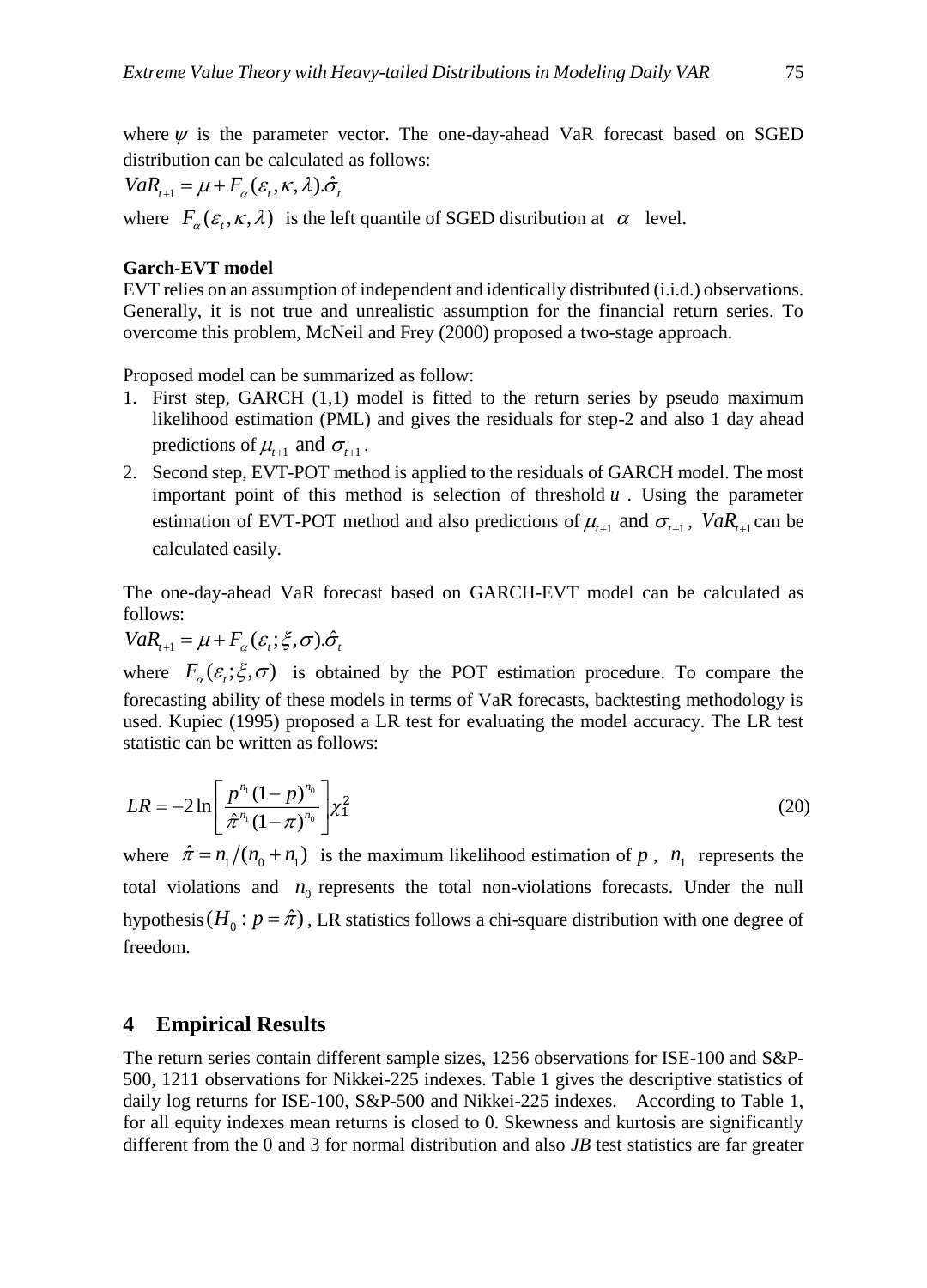| Table 1: Descriptive statistics of the daily log returns |                |            |            |  |  |
|----------------------------------------------------------|----------------|------------|------------|--|--|
|                                                          | <b>ISE-100</b> | S&P-500    | Nikkei-225 |  |  |
| Number of observations                                   | 1256           | 1256       | 1211       |  |  |
| Minimum                                                  | $-0.09013$     | $-0.09469$ | $-0.12111$ |  |  |
| Maximum                                                  | 0.12127        | 0.10957    | 0.13234    |  |  |
| Mean                                                     | 0.00031        | 0.00002    | $-0.00020$ |  |  |
| Median                                                   | 0.00085        | 0.00072    | 0.00037    |  |  |
| <b>Std. Deviation</b>                                    | 0.01838        | 0.01661    | 0.01813    |  |  |
| <b>Skewness</b>                                          | $-0.11998$     | $-0.24613$ | $-0.50283$ |  |  |
| <b>Kurtosis</b>                                          | 3.85865        | 6.94596    | 7.99124    |  |  |
| Jarque-Bera                                              | 786.645        | 2549.15    | 3409.73    |  |  |
| Probability                                              |                | 0          | 0          |  |  |

than the critical value at %5 level and *p-value* is 0. Therefore, log returns of three indexes have the non-normal characteristics, excess kurtosis and fat tails.

Table 2. represents the parameter estimates of GARCH(1,1) model. *Normal*, *Students't*, *GED*, SGED and *GPD* are assumed for standardized residuals. To implement GARCH— EVT model, threshold value of GPD is determined with respect to  $90<sup>th</sup>$  quantile of the standardized residuals. According to Table 2., conditional variance parameters are highly significant and  $\omega > 0, \alpha \ge \beta \ge 0$  and  $\alpha + \beta < 1$  conditions are hold for the positive variance and stationarity condition. All parameters satisfy the assumption of  $GARCH(1,1)$ model. To evaluate the out of sample performance of these models, rolling window estimation procedure is used. Firstly, to implement the rolling window estimation, window length must be determined. Because of the returns series contains different sample size, window length is differently determined for all equity indexes to evaluate out of sample performance of models with equal forecast period. Window length of equity indexes are respectively 1256 for ISE-100 and S&P-500 and 1211 for Nikkei-225 indexes.

|           | <b>Parameter</b> | <b>ISE-100</b> |            | <b>S&amp;P-500</b>              | Nikkei-225 |            |
|-----------|------------------|----------------|------------|---------------------------------|------------|------------|
|           |                  |                |            | <b>Normal Distribution</b>      |            |            |
| $\omega$  |                  | 0.000006       | (0.000003) | 0.000003<br>(0.000001)          | 0.000008   | (0.000003) |
| $\alpha$  |                  | 0.112678       | (0.020851) | 0.111790<br>(0.015839)          | 0.135926   | (0.022036) |
| $\beta$   |                  | 0.871191       | (0.023936) | 0.878648<br>(0.014850)          | 0.834648   | (0.025347) |
| $\rm{LL}$ |                  |                | 3397.101   | 3708.001                        |            | 3511.063   |
|           |                  |                |            | <b>Student's t Distribution</b> |            |            |
| $\omega$  |                  | 0.000005       | (0.000002) | 0.000002<br>(0.000001)          | 0.000007   | (0.000003) |
| $\alpha$  |                  | 0.090481       | (0.022490) | 0.107612<br>(0.019033)          | 0.115638   | (0.022811) |

Table 2: Parameter estimates of  $GARCH(1,1)$  model for three indexes, assuming four different distributions for the standardized residuals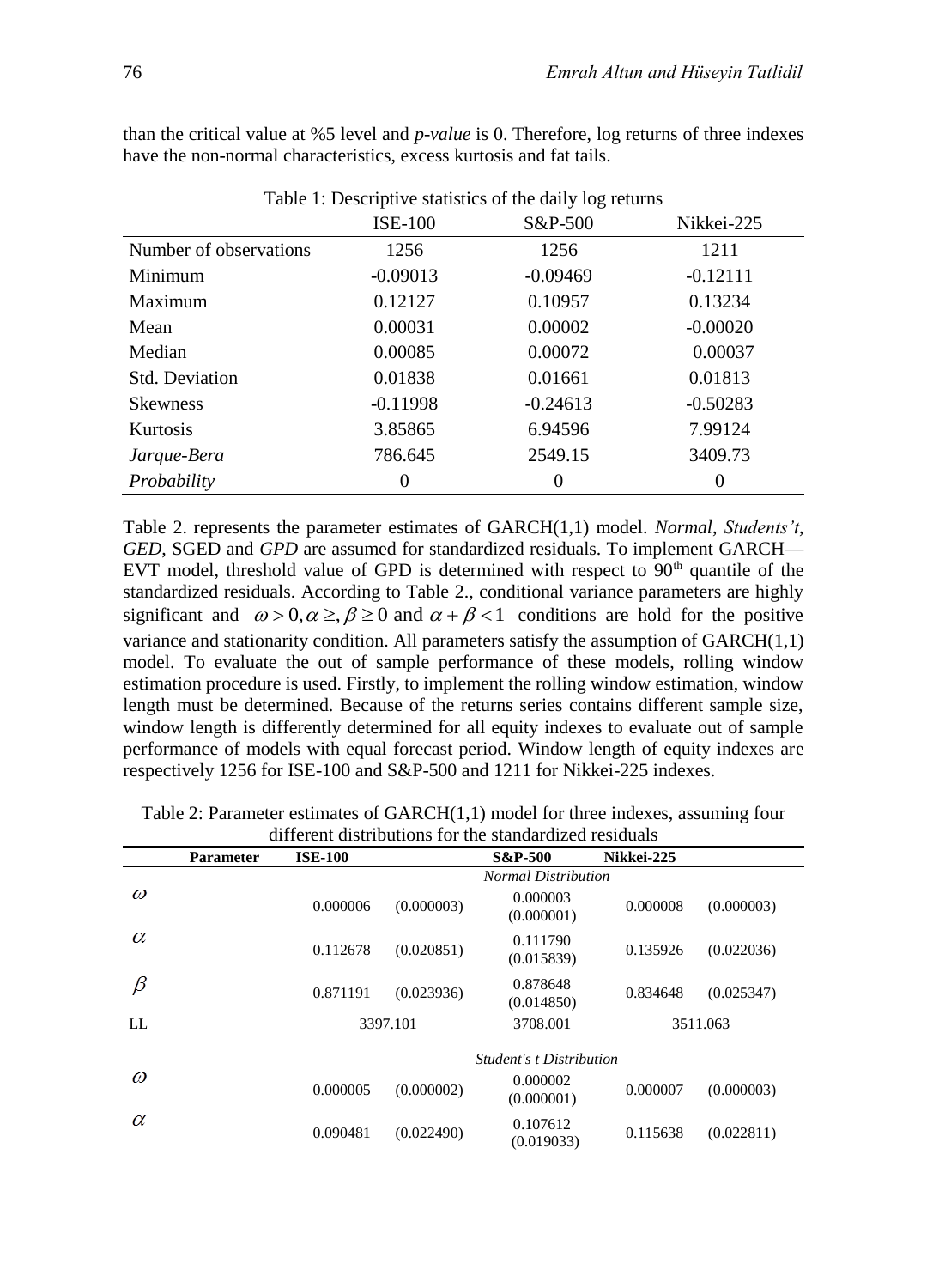| β<br>$\overline{\nu}$ | 0.896608                       | (0.025681) | 0.888907<br>(0.016700)                | 0.856217    | (0.026635) |
|-----------------------|--------------------------------|------------|---------------------------------------|-------------|------------|
|                       | 7.923236                       | (1.678036) | 6.024970<br>(1.171811)                | 18.019092   | (7.823826) |
| LL                    |                                | 3413.187   | 3726.328                              |             | 3514.426   |
|                       | Generalized Error Distribution |            |                                       |             |            |
| $\omega$              | 0.000005                       | (0.000003) | 0.000002<br>(0.000001)                | 0.000008    | (0.000003) |
| $\alpha$              | 0.103268                       | (0.023584) | 0.109035<br>(0.019221)                | 0.126417    | (0.023145) |
| β<br>υ                | 0.881287                       | (0.027161) | 0.884197<br>(0.017566)                | 0.844314    | (0.027000) |
|                       | 1.489908                       | (0.081856) | 1.274209<br>(0.074468)                | 1.700551    | (0.104832) |
| LL.                   |                                | 3411.697   | 3726.328                              |             | 3514.517   |
|                       |                                |            | Skewed Generalized Error Distribution |             |            |
| $\omega$              | 0.000005                       | (0.000003) | 0.000002<br>(0.000001)                | 0.000008    | (0.000003) |
| $\alpha$              | 0.098602                       | (0.022346) | 0.106762<br>(0.018478)                | 0.124616    | (0.022399) |
| $\beta$<br>λ          | 0.885828                       | (0.025862) | 0.884948<br>(0.017236)                | 0.842935    | (0.026793) |
|                       | 0.944994                       | (0.034729) | 0.918362<br>(0.030316)                | 0.893770    | (0.036767) |
| κ                     | 1.487202                       | (0.081611) | 1.304730<br>(0.076731)                | 1.769865    | (0.114814) |
| LL.                   |                                | 3412.857   | 3739.734                              |             | 3518.577   |
|                       |                                |            | Generalized Pareto Distribution       |             |            |
| $\omega$              | 0.000006<br>(0.000004)         |            | 0.000003                              |             | 0.000008   |
|                       |                                |            | (0.0000008)                           | (0.0003662) |            |
| $\alpha$              | 0.1129                         |            | 0.1108                                |             | 0.1361     |
| (0.03440)             |                                | (0.01856)  | (0.03175)                             |             |            |
| β                     | 0.8709                         |            | 0.8796                                |             | 0.83845    |
|                       | (0.03901)                      |            | (0.01552)                             | (0.03296)   |            |
| $\xi$                 | 0.04940891                     |            | 0.1910409                             |             | 0.06468743 |
| $\sigma$              | 0.5191189                      |            | 0.7606422                             |             | 0.55519733 |
| LL                    | 3397.104                       |            | 3708.001                              | 3511.063    |            |
| <b>Observations</b>   |                                | 1256       | 1256                                  | 1256        |            |

Standard errors are presented in parentheses.

### **Out-of-Sample Performance of VaR Models and Backtesting Results**

As mentioned above, rolling estimation procedure is used to obtain VaR forecasts at %95 and %99 confidence level for all equity indexes using standart normal distribution, student's t distribution, GED, SGED and generalized parato distribution. According to Table 3., forecast period is the same for all indexes. To evaluate the performance of the models violation based backtesting method is used. According to backstesting results obtained for ISE-100 index, GARCH-EVT model is outperformed with respect to the other model for %95 confidence level. GARCH-EVT and GARCH-SGED model have the same violations (5) for %99 confidence level. *LR-uc* is used to test equality of expected violation and observed violation.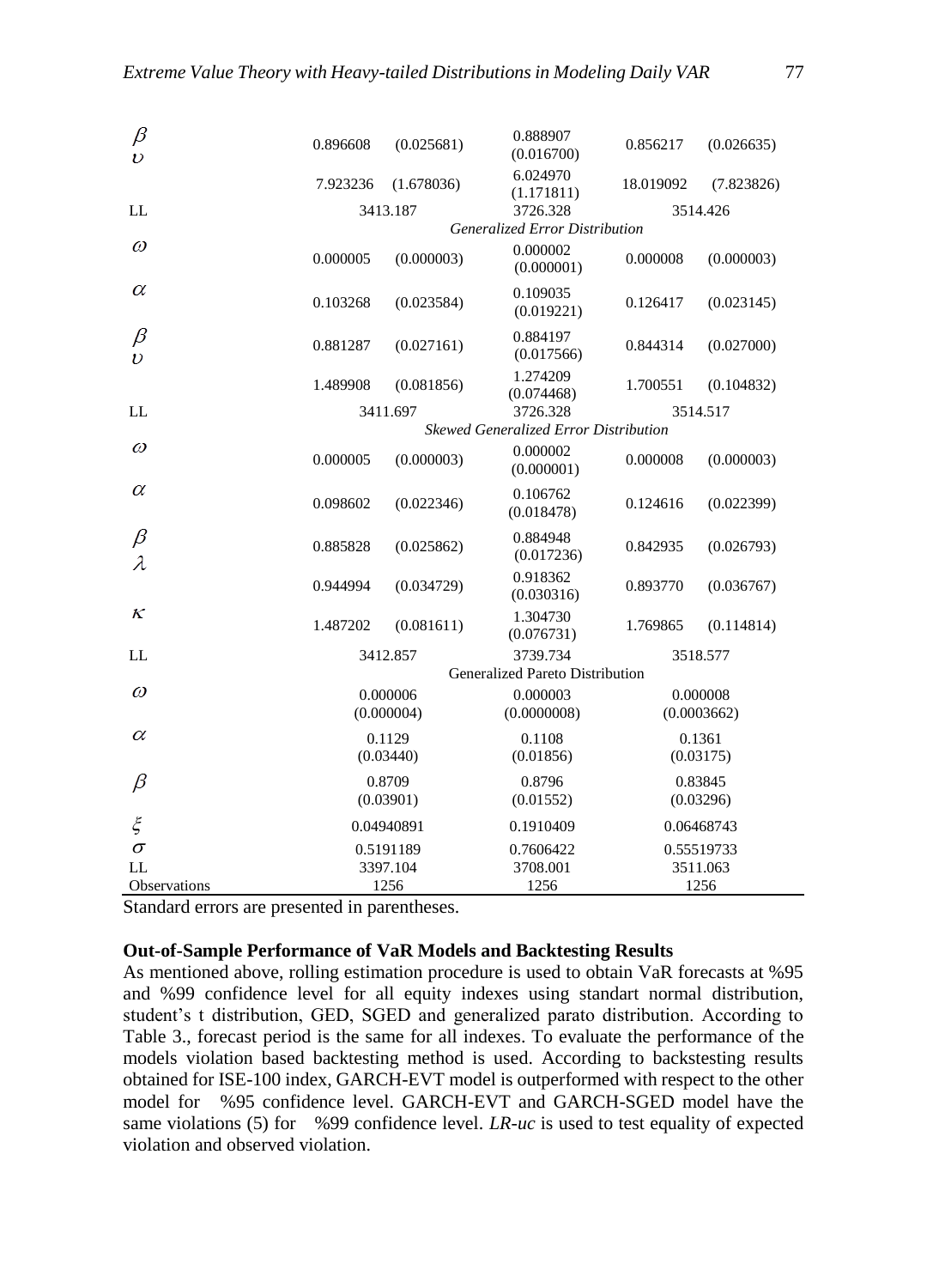| index                         |                                     |                                     |                     |  |  |  |
|-------------------------------|-------------------------------------|-------------------------------------|---------------------|--|--|--|
| %95 confidence level          |                                     |                                     |                     |  |  |  |
| Number of<br><b>Forecasts</b> | <b>Expected</b><br><b>Violation</b> | <b>Observed</b><br><b>Violation</b> | LR-uc               |  |  |  |
| 439                           | 22                                  | 27                                  | 1.143<br>(0.285)    |  |  |  |
| 439                           | 22                                  | 30                                  | 2.802<br>(0.094)    |  |  |  |
| 439                           | 22                                  | 27                                  | 1.143<br>(0.285)    |  |  |  |
| 439                           | 22                                  | 22                                  | $\Omega$<br>(0.991) |  |  |  |
| 439                           | 22                                  | 18                                  | 0.79506<br>(0.3726) |  |  |  |
|                               |                                     |                                     |                     |  |  |  |
| Number of<br><b>Forecasts</b> | <b>Expected</b><br><b>Violation</b> | <b>Observed</b><br><b>Violation</b> | LR-uc               |  |  |  |
| 439                           | 4                                   | 11                                  | 7.089<br>(0.008)    |  |  |  |
| 439                           | 4                                   | 6                                   | 3.841<br>(0.464)    |  |  |  |
| 439                           | $\overline{4}$                      | 6                                   | 3.841<br>(0.464)    |  |  |  |
| 439                           | 4                                   | 5                                   | 0.082<br>(0.775)    |  |  |  |
| 439                           | 4                                   | 5                                   | 0.082<br>(0.775)    |  |  |  |
|                               |                                     | %99 confidence level                |                     |  |  |  |

Table 3: Out of sample performance of models according to bactesting results for ISE-100

-0.15 -0.1 -0.05 0 0.05 0.1 1/1/2013 1/2/2013 1/3/2013 1/4/2013 1/5/2013 **EHOAPHE**  $1/7/2013$ 1/8/2013 1/9/2013 1/10/2013 1/11/2013 1/12/2013 1/1/2014 1/2/2014 1/3/2014 1/4/2014 1/5/2014 1/6/2014 1/7/2014 1/8/2014 1/9/2014 ISE-100



Figure 2: Daily VaR forecasts for ISE-100 index at %95 confidence level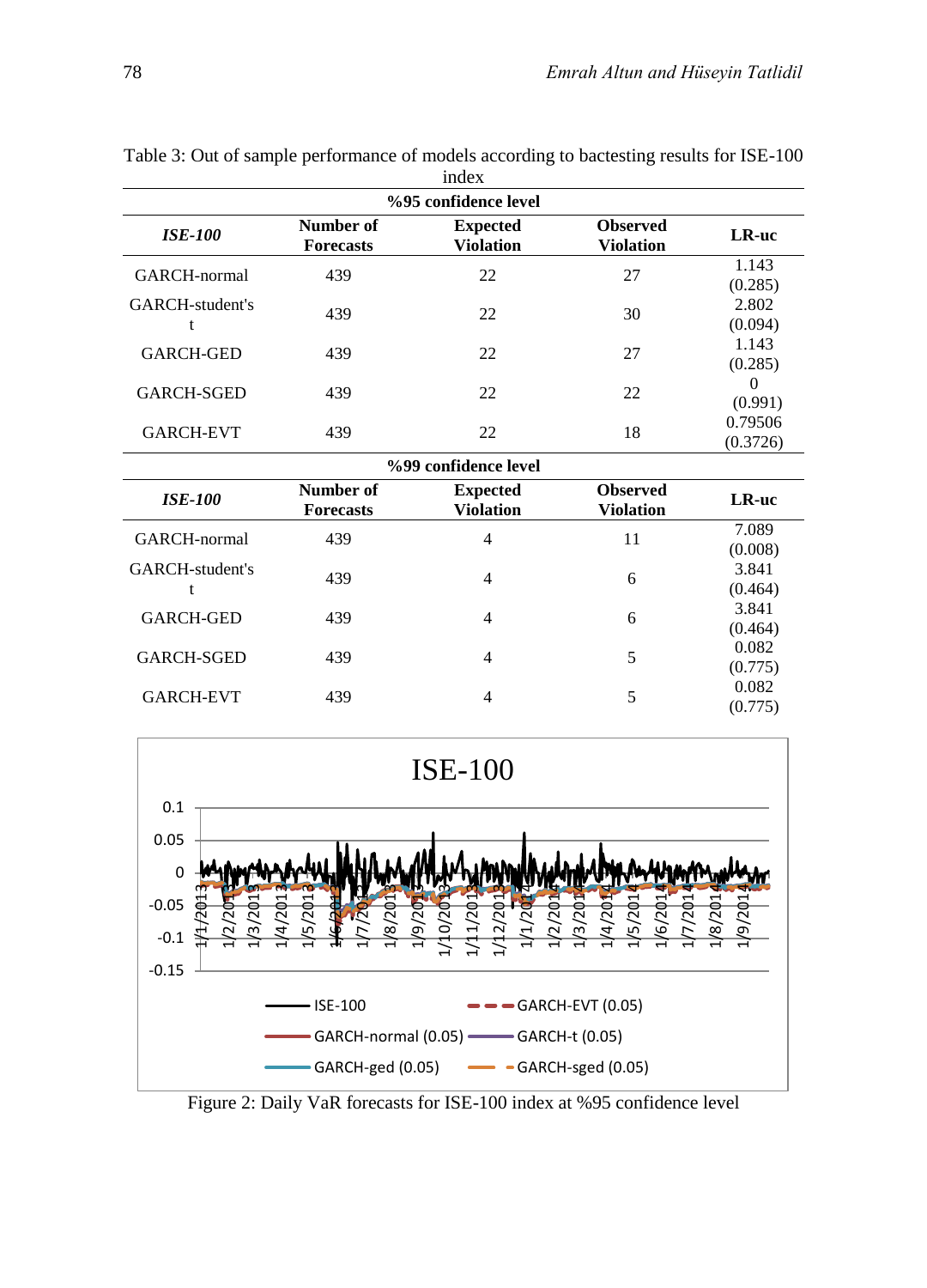

Figure 3: Daily VaR forecasts for ISE-100 index at %99 confidence level

According to backstesting results obtained for S&P-500 index, GARCH-EVT model is outperformed with respect to the other model for %95 confidence level. GARCH-EVT and GARCH-SGED model have the same violations (3) for %99 confidence level.

|                          |                               | 500 index                           |                                     |                    |  |  |  |
|--------------------------|-------------------------------|-------------------------------------|-------------------------------------|--------------------|--|--|--|
|                          |                               | %95 confidence level                |                                     |                    |  |  |  |
| <b>S&amp;P-500</b>       | Number of<br><b>Forecasts</b> | <b>Expected</b><br><b>Violation</b> | <b>Observed</b><br>Violation        | LR-uc              |  |  |  |
| GARCH-normal             | 439                           | 22                                  | 22                                  | 0(0.991)           |  |  |  |
| GARCH-student's<br>t     | 439                           | 22                                  | 23                                  | 0.052<br>(0.819)   |  |  |  |
| <b>GARCH-GED</b>         | 439                           | 22                                  | 23                                  | 0.052<br>(0.819)   |  |  |  |
| <b>GARCH-SGED</b>        | 439                           | 22                                  | 21                                  | 0.084<br>(0.834)   |  |  |  |
| <b>GARCH-EVT</b>         | 439                           | 22                                  | 15                                  | 2.5936<br>(0.1073) |  |  |  |
|                          | %99 confidence level          |                                     |                                     |                    |  |  |  |
| <b>S&amp;P-500</b>       | Number of<br><b>Forecasts</b> | <b>Expected</b><br><b>Violation</b> | <b>Observed</b><br><b>Violation</b> | LR-uc              |  |  |  |
| GARCH-normal             | 439                           | 4                                   | 9                                   | 3,751<br>(0.053)   |  |  |  |
| GARCH-student's<br>t     | 439                           | 4                                   | 5                                   | 0.082<br>(0.775)   |  |  |  |
| <b>GARCH-GED</b>         | 439                           | 4                                   | 5                                   | 0.082<br>(0.775)   |  |  |  |
| GARCH-SGED               | 439                           | 4                                   | 3                                   | 0.5<br>(0.479)     |  |  |  |
| $C$ in $C$ if $T$ if $T$ | 100                           |                                     |                                     | 0.5                |  |  |  |

GARCH-EVT 439 4 3

Table 4: Out of sample performance of models according to bactesting results for S&P-

(0.479)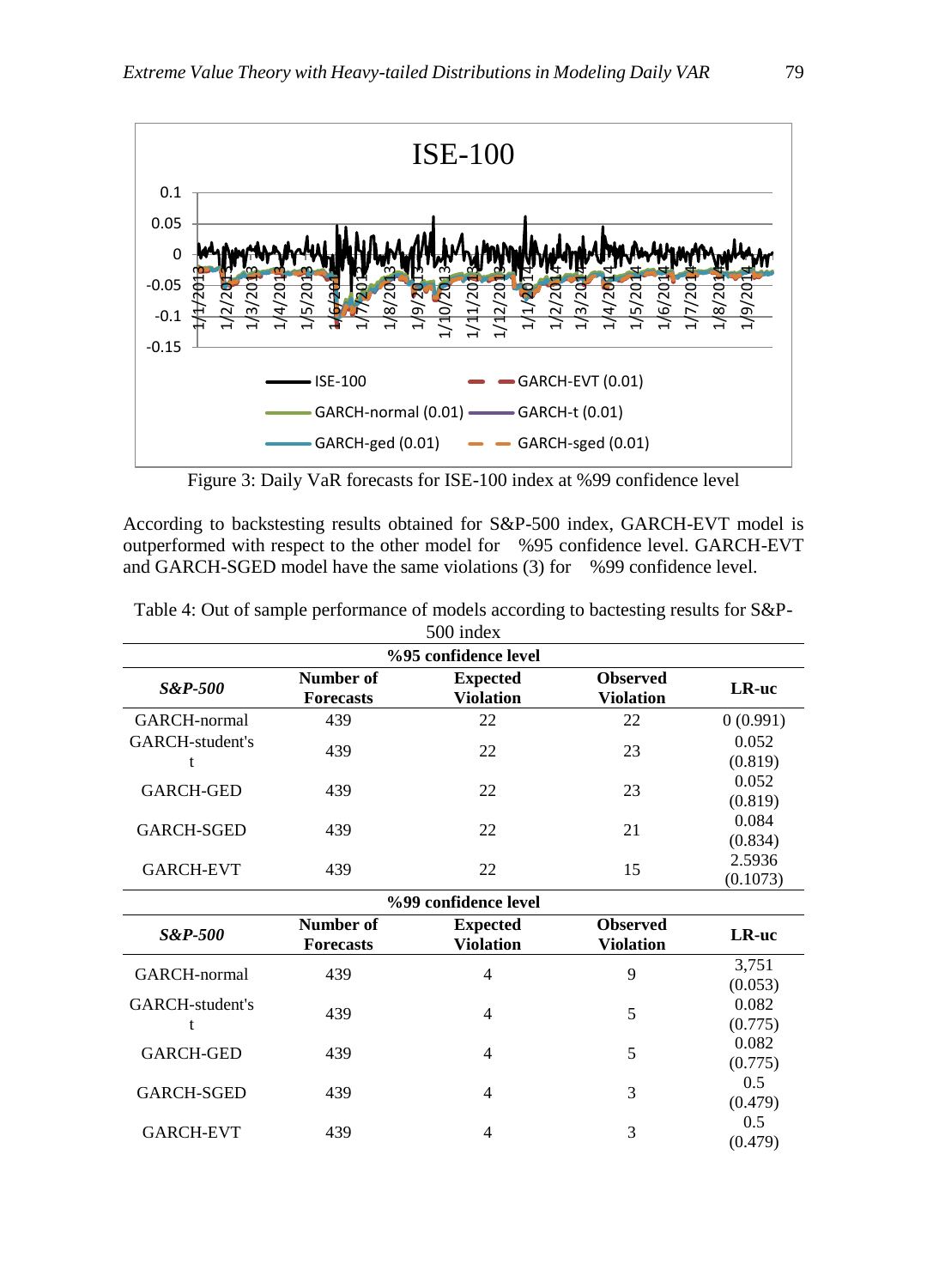

Figure 4: Daily VaR forecasts for S&P-500 index at %95 confidence level



Figure 5: Daily VaR forecasts for S&P-500 index at %99 confidence level

According to backstesting results obtained for Nikkei-225 index, GARCH-EVT model is outperformed with respect to the other model for %95 and %99 confidence level. GARCH-EVT and GARCH-SGED models are outperformed because of the non-normal characteristics (leptokurtic) of the standardized residuals.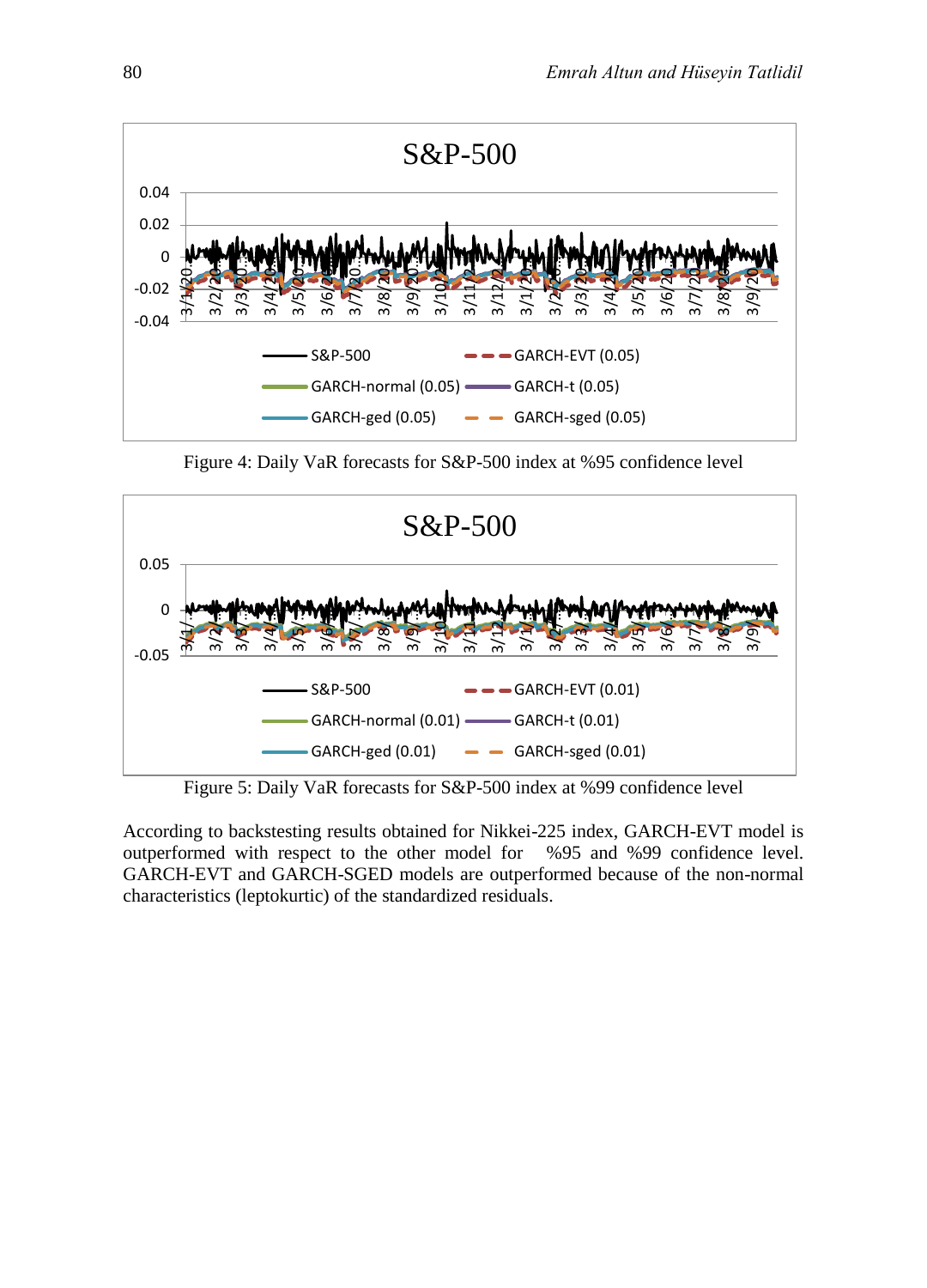| %95 confidence level |                               |                                     |                                     |                     |  |  |
|----------------------|-------------------------------|-------------------------------------|-------------------------------------|---------------------|--|--|
| Nikkei-225           | Number of<br><b>Forecasts</b> | <b>Expected</b><br><b>Violation</b> | <b>Observed</b><br><b>Violation</b> | LR-uc               |  |  |
| GARCH-normal         | 439                           | 22                                  | 23                                  | 0.052<br>(0.819)    |  |  |
| GARCH-student's      | 439                           | 22                                  | 23                                  | 0.052<br>(0.819)    |  |  |
| <b>GARCH-GED</b>     | 439                           | 22                                  | 23                                  | 0.052<br>(0.819)    |  |  |
| <b>GARCH-SGED</b>    | 439                           | 22                                  | 22                                  | $\theta$<br>(0.991) |  |  |
| <b>GARCH-EVT</b>     | 439                           | 22                                  | 20                                  | 0.1877<br>(0.6648)  |  |  |
|                      |                               | %99 confidence level                |                                     |                     |  |  |
|                      | $N$ $m$ $h$ $\alpha$ $\beta$  | $E$ in oat od                       | $\Omega$                            |                     |  |  |

Table 4: Out of sample performance of models according to bactesting results for Nikkei- $225$  index

| %уу соппаенсе теуег |                               |                              |                                     |                  |  |  |
|---------------------|-------------------------------|------------------------------|-------------------------------------|------------------|--|--|
| Nikkei-225          | Number of<br><b>Forecasts</b> | <b>Expected</b><br>Violation | <b>Observed</b><br><b>Violation</b> | LR-uc            |  |  |
| GARCH-normal        | 439                           | 4                            | 9                                   | 3.751<br>(0.053) |  |  |
| GARCH-student's     | 439                           | $\overline{4}$               | 6                                   | 0.535<br>(0.464) |  |  |
| <b>GARCH-GED</b>    | 439                           | 4                            | 5                                   | 0.082<br>(0.775) |  |  |
| <b>GARCH-SGED</b>   | 439                           | 4                            | 4                                   | 0.036<br>(0.849) |  |  |
| <b>GARCH-EVT</b>    | 439                           | 4                            | 3                                   | 0.5<br>(0.479)   |  |  |



Figure 6: Daily VaR forecasts for Nikkei-225 index at %95 confidence level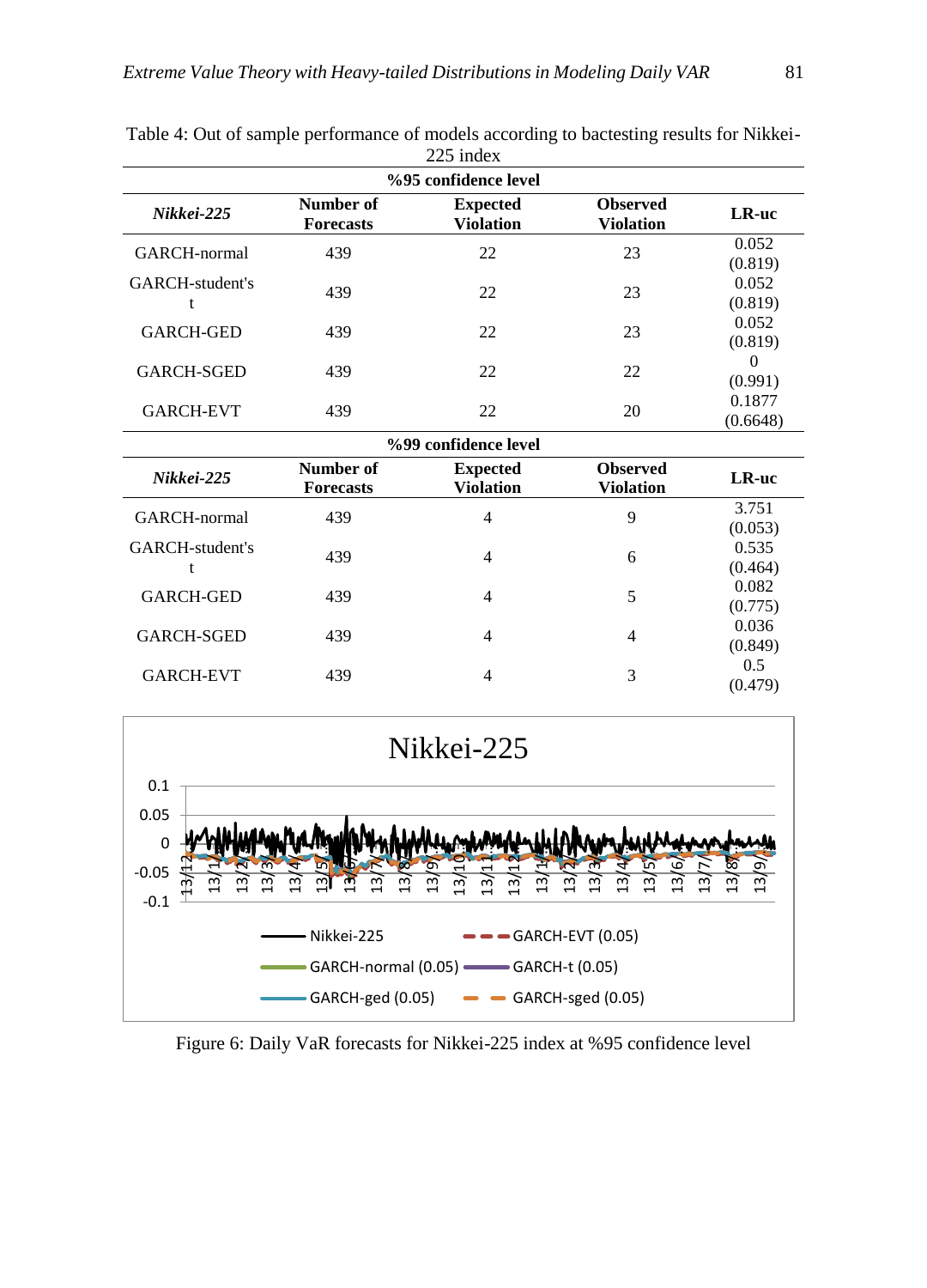

Figure 7: Daily VaR forecasts for Nikkei-225 index at %99 confidence level

# **5 Conclusion**

ISE-100 index is badly affected by the reason of the recent political issues. When analyzed the returns series of ISE-100 index, downside price movements are draw attention. Therefore, financial risk management is become so important for the market regulators and investors.

By the reason of the financial instability, big and unpredictable losses, EVT might be good candidate to model tail behavior of return series measuring the VaR. For this purpose, GARCH-normal, GARCH-student's t, GARCH-GED, GARCH-SGED and GARCH-EVT models are compared by the backtesting results for three equity indexes. This study shows that GARCH-SGED and especially GARCH-EVT model are outperformed when the returns series have non-normal characteristics, excess kurtosis and skewness. GARCH-EVT model take into account the leptokurtosis of the standardized residuals. Other models are insufficient to measure true VaR and cannot respond quickly to changing volatility.

# **References**

- [1] Angelidis, T., Benos, A., Degiannakis, S., The use of GARCH models in VaR estimation, Statistical Methodology, (2004), 105-12
- [2] Balkema, A. A., de Haan, L., Residual lifetime at great age, *Annals of Probability*, Vol. 2, (1974), 792-804
- [3] Bollerslev, T., Generalized autoregressive conditional heteroscedasticity, Journal of Econometrics, Vol. 31, (1986), 307-327
- [4] Chan, K. F., Gray, P., Using extreme value theory to measure value-at-risk for daily electricity spot prices, International Journal of Forecasting 22, (2006), 283-300
- [5] Bollerslev, T., A conditional heteroscedastic time series model for speculative prices and rates of return, Review of Economics and Statistics Vol. 69, (1987), 542-547